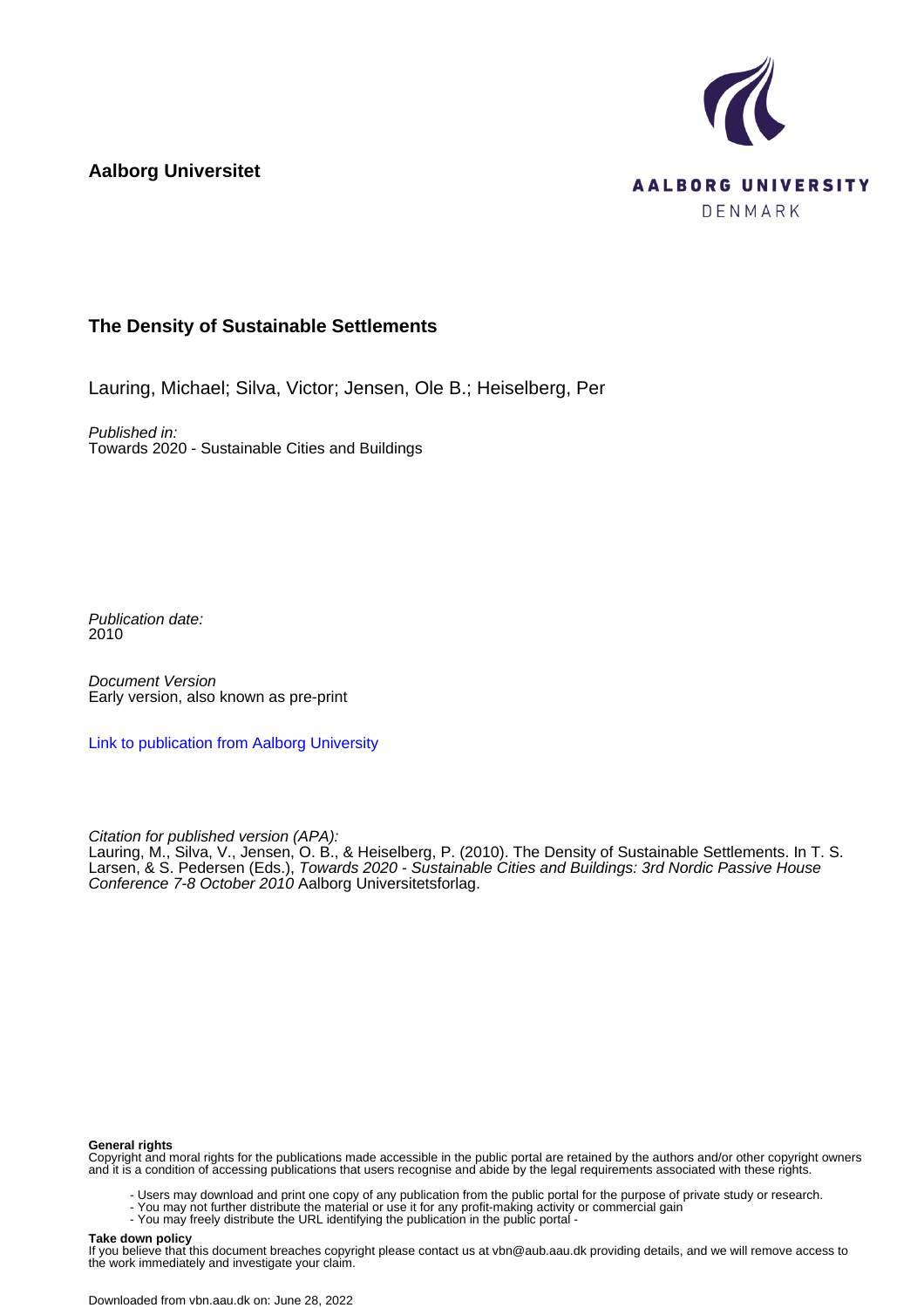# **THE DENSITY OF SUSTAINABLE SETTLEMENTS**

Michael Lauring, Victor Andrade, Ole B. Jensen, Per Heiselberg, Aalborg University, Denmark. Do not quote from this paper without author's permission!

Correspondence email: [mlau@create.aau.dk](mailto:mlau@create.aau.dk)

## **BRIEF**

This paper is the initial result of a cross-disciplinary attempt to encircle an answer to the question of optimal densities of sustainable settlements. Urban density is an important component in the framework of sustainable development and influences not only the character and design of cities but also the architectural and technical strategies of buildings. The paper is based on literature studies in the fields of urban mobility, urban ecology, urban design, architecture and civil engineering. It concludes that neither detached houses nor extremely dense cities are optimal answers to the sustainable challenge.

## **KEYWORDS**

Urban density, urban mobility, urban greenery, building energy use, architecture.

#### **INTRODUCTION**

The last four decades holds numerous examples of self-named sustainable, ecological or low energy buildings also in Nordic settings. In a Danish context such initiatives including passive houses tend to have a strong focus on heat savings and less focus on non-heating energy purposes, tend to disregard aspects of infrastructure and human mobility and tend to sometimes conflict with architectural quality (Lauring and Marsh, 2008). On the other hand architecture and urban design can and should contribute to sustainability (Lauring and Marsh, 2009). Energy supply and other infrastructural matters may be practiced most sustainable in dense urban contexts. But many people choose green, suburban or even rural settlement as their human habitat if they can afford so. In this crucial conflict between energy efficiency and human preferences urban architecture stands as a key mediator with density as a key parameter. But just how dense must a sustainable settlement be? This article tries to explore the matter of density and sustainability in the light of what is considered three important issues: Urban mobility, urban greenery and building energy use.

#### **METHODS**

Literature studies.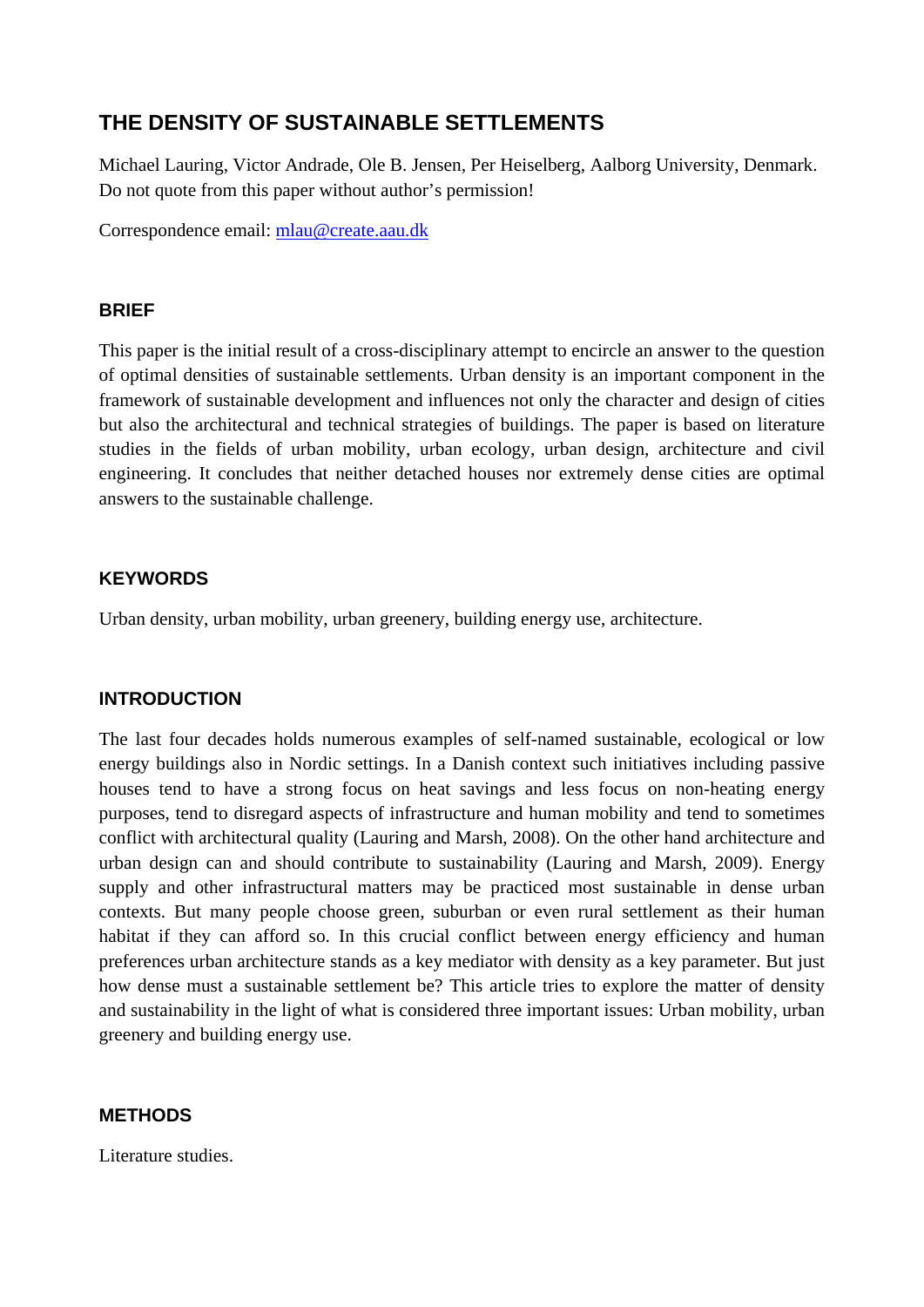#### **URBAN MOBILITY**

The relationship between density, urban mobility and sustainable environment is the key focus in this section of the paper. Much evidence exists to document that dense urban settings produces different urban mobility patterns than scattered urban developments. Furthermore, there is reason to believe that negative environmental consequences are the main result of increased urban mobility in regions with low density. This however is dependent on the society in question since factors such as technological development, material growth, and infrastructure plays a key role in the way environmental externalities as consequences of urban mobility manifests itself. Here we shall use the debate on 'sprawl' as a shorthand for the complex relationship between density and urban mobility and this mainly focus on the density-urban mobility relationship.

#### **Urban mobility. State of the art.**

In 2008, for the first time in history, the majority of the world population was living in urban areas. Following this trend, it is estimated that the global urban population will reach 5 billion by 2030, which will represent 60% of the world population. In parallel, population densities in the largest urban areas have been rapidly declining since the second half of the 20th century when the urban world started to experience intense sprawl, characterized by the wide decentralization of the city outwards. The (European Environmental Agency, 2006) defines urban sprawl as the "physical pattern of low-density expansion of large urban areas, under market conditions, mainly into the surrounding agricultural areas". The conjunction of fast urbanization, population growth and sprawling is raising the demand for travel and increasing transport related GHG emissions. Therefore, reducing the travel demand and, consequently, the consumption of fossil fuels (oil, coal and gas) is a key issue in the efforts to promote a sustainable development.

In this context, policy makers, architects and planners have been searching for alternatives to urban sprawl. Urban policies have been implemented to control or reverse sprawl under different names such as compact city, urban consolidation, urban intensification and smart growth (Williams et al, 1996; Andrade, 2010). These policies have as common factor the densification of urban cores in order to reduce energy consumption and car-dependency. There are several studies providing strong evidences that there is a direct relationship between density and use of public transportation and per capita petrol consumption where higher density is related to higher use of public transportation and lesser per capita petrol consumption (Gilbert and Pearl, 2010, Newman and Kenworthy, 1989). Newman & Kenworthy (1999) measured the consumption of fuel per capita and the population density in several cities around the world. As result, they found a correlation between per capita petrol consumption and population density. When analyzing the relationship between travel patterns against urban densities, Newman (1992) found that private car use increases exponentially with a density of 20-30 dwellers per hectare. On the other hand, walking and biking decrease with a density of 20-30 dwellers.

Hester (2006) points that concentrated density creates resilience in several ways – including reduction of commuting distances and, consequently, reduction of per capita petrol consumption. Hester suggests that neighborhoods should have at least densities approaching fifty units per acre and the mentions as example the Victorian row houses which are often forty-eight units per acre.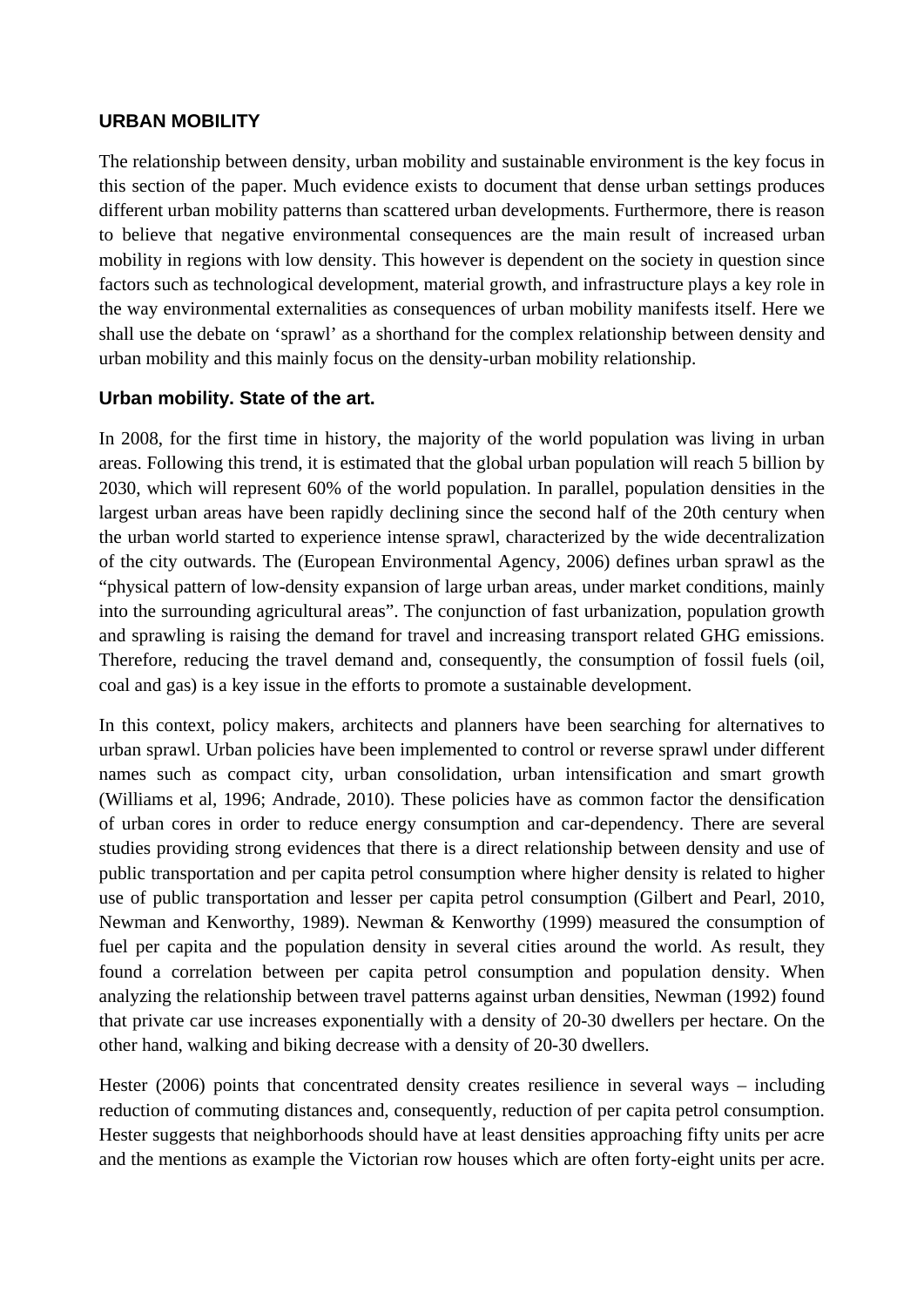According to Hester, Victorian row houses are a good example of high density and combined with good spatial qualities where it is still possible to provide private or shared gardens for most dwellings. Studies in a number of cities in different countries have shown that inner-city residents center travel less than suburbanites. Moreover, inner-city residents carry out a higher proportion of their travel by bike or by foot (Fusco, 2003; Næss 2009a; Næss 2009b).

Despite of decentralizing trends, most Scandinavian cities still have a higher concentration of workplaces, educational facilities, retail, public agencies, cultural events and leisure facilities in the urban center and its surroundings than in the periphery. Therefore, the distances to this concentration of facilities will be shorter for inner-city dwellers than for suburbanites. Concluding, average trip distances could be expected to be shorter among inner-city residents than among suburbanites (Næss 2009a; Næss 2009b). Næss (2009a; 2009b) carried a detailed study about residential location and mobility in Copenhagen. According to Næss, the proportion of distance traveled by non-motorized modes is considerably higher among inner-city dwellers than suburbanites. According to Næss, this result reflects the fact that a high proportion of suburbanites have to travel to destinations beyond acceptable walking or biking distance in order to reach the facilities they use on weekdays – particularly workplaces and educational facilities. Finally, Næss suggests that inner-city living is directly associated with lower energy-demanding travel modes. While suburbanites travel considerably longer by energy-demanding travel modes than their inner-city counterparts do.

However, densification as an alternative towards sustainable development is not a general consensus. A number of authors have been arguing that the influence of urban density on travel and per capita petrol consumption is likely to be insignificant, especially when compared with other factors such as household characteristics, fuel prices, and transport technology (Breheny, 1995; Gordon and Richardson, 1989. Moreover, there is a discussion about 'good and bad' density as when al-Asad argues that densification may backfire and lead to a rash of high-rise buildings randomly popping up and thus that in order to be 'good densification' it must be accompanied by strong zoning regulations (al-Asad, 2009). Likewise does Wendell Cox in a Goldwater Institute report document that in certain US cases urban density intensifies traffic congestion and air pollution and makes the rather simple but often overlooked argument that *'… one thing is sure. If more of something is put in a smaller space, it will get more crowded. This undeniable truth seems to have eluded the proponents of new urbanism'*(Cox, 2000:11). Alongside this critical appraisal of the sprawl critique and the pro-densification argument Kolb states that '*density should not be confused with a demand for historical authenticity, which is a different notion to apply'* (Kolb, 2008:73).

Despite of continuing sprawling, there are findings that highlight that average traveling distances in decentralized cities have tended to remain stable or fall during the two decades (Gordon  $\&$ Richardson, 1989; Levinson & Kumar, 1994; Handy, 1992; Bae, 1993). Their premise is that suburb-to-suburb commuting patterns are increasing due to co-relocation of people and jobs. Moreover, there is not an accurate definition of how dense a city should be, no consensus on what scale should be take in consideration when implementing a densification strategy and no precise definition on which elements of the densification strategy contributes towards sustainable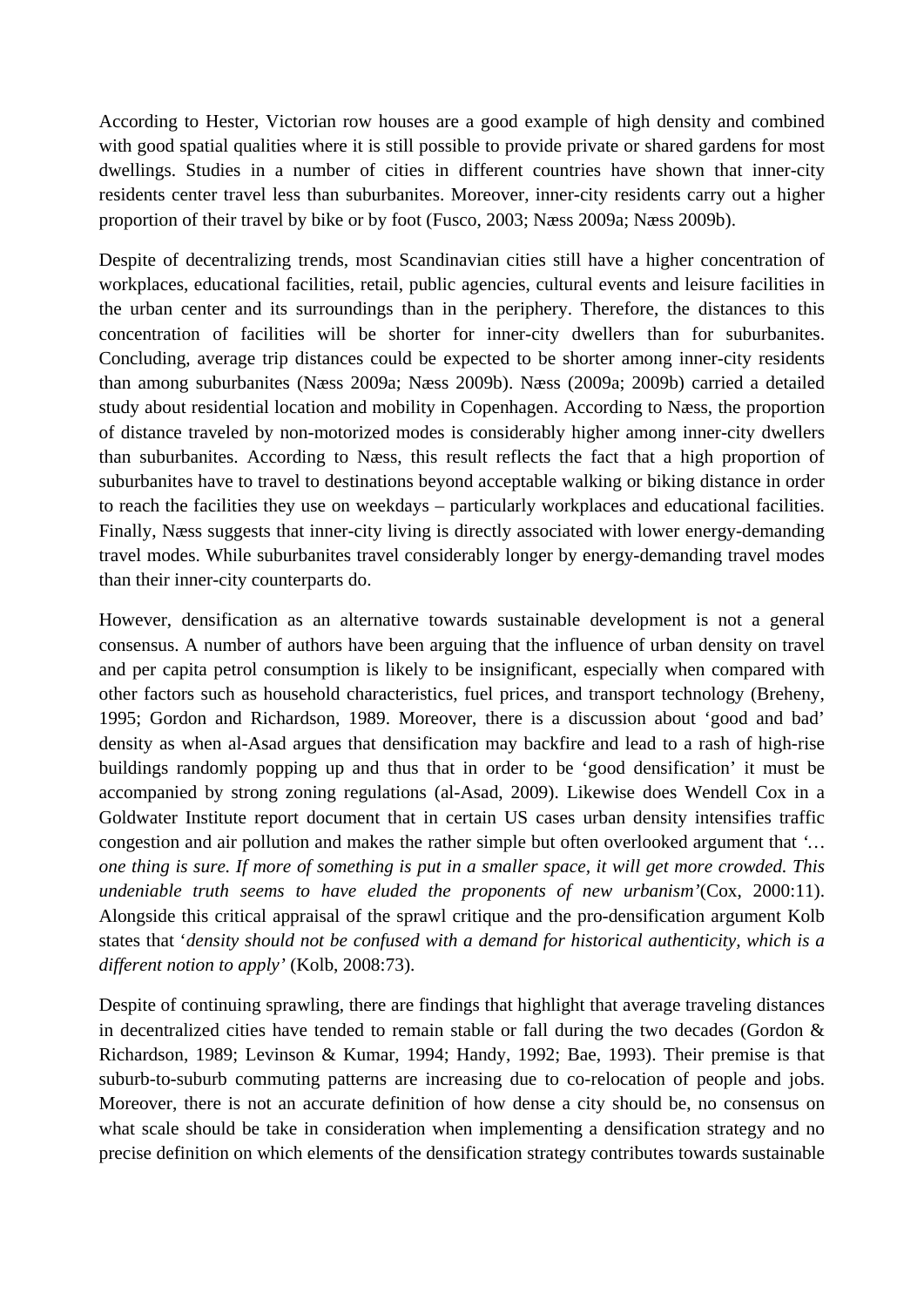development. Finally, there is also a counter-discourse indicating an inherent contradiction between global sustainability and urban local sustainability: strategies globally good would not be necessarily beneficial in the local scale and vice-versa. Favoring strategies towards global sustainability, compressed transport infrastructure, lighting and heating in dense cities reduce per capita consumption of energy. On the other hand, dense cities suffer undesirable effects of the increase production of waste and its hazards impact which compromises the regeneration of the local ecosystem (Pauleit et al, 2005).

## **Urban mobility. Critical discussion and utopian alternatives/visions.**

The previous section hopefully illustrates some of the complexities and dilemmas of finding out what the actual repercussion of densification might mean. Many more issues are at stake such as the scale one applies (i.e. what might be sustainable densification at a local level might not be so at a regional or even global scale). One need not go all the way to a provocative position almost defending sprawl like Bruegmann (2005) to illustrate that the debate over sprawl and densification also has to do with values and norms. Accordingly we would argue that a dimension of this discussion has to do with the imagining of future urban development trajectories. Here we find it useful to consult key thoughts of utopian and critical urbanism (Jensen, 2010) and bridge those to contemporary critical scenario thinking (Dennis and Urry, 2009). The interest in organising and orchestrating future urban development has been on the mind of philosophers, architects, city planners and academic schollars writ large. Pinder points with a reference to Lefebvre to the fact that utopian thought works as a stimulus for imagining change (Pinder, 2005:14). According to Pinder there are at least three distinctly different ways to define utopian thought. One would be to focus on the content of the 'good society', another to put emphasis on form, and the third to focus on function. The latter seems to carry the pragmatic dimension to utopian thought as it is concerned with what utopia is for and how it works for particular purposes (Pinder, 2005:17), thus utopian imaginaries becomes pragmatic rather than simply visionary. Finding such notions within Marxian writers as Lefebvre, Marcuse, Frederic Jameson and Ernst Bloch the re-thinking of utopianism takes on very concrete aims as when the latter reconceptualises it as an 'anticipatory consciousness' and a 'principle of hope' situated at the level of everyday life (Pinder, 2005:17). In the words of Planning Theorist John Friedman, utopian thought has to do with the capacity to imagine that which is not (Friedman, 2002). That is to say, not only will the utopian mind work towards new ways of thinking, but equally important a utopian reflection carries a critical potential to break through the 'barriers of convention'. Friedman argues that utopian thinking has two moments; critique and constructive vision (Friedman 202:104).

This is important since utopian thinking then becomes both a question of critically to challenge the given and established, but equally important the utopian reflection will be committed to an exploration of fruitful potentials and constructive vision. David Harvey argues that we may even discriminate between utopian thought that is 'degenerate' or neo-conservative utopias for urban development (Harvey, 2000). The former might be Disneyland and the latter New Urbanism. Needless to say this rests on a complex normative and value-based discussion. However, Harvey is certainly not doing away with the utopian thought but rather giving it the Marxian touch that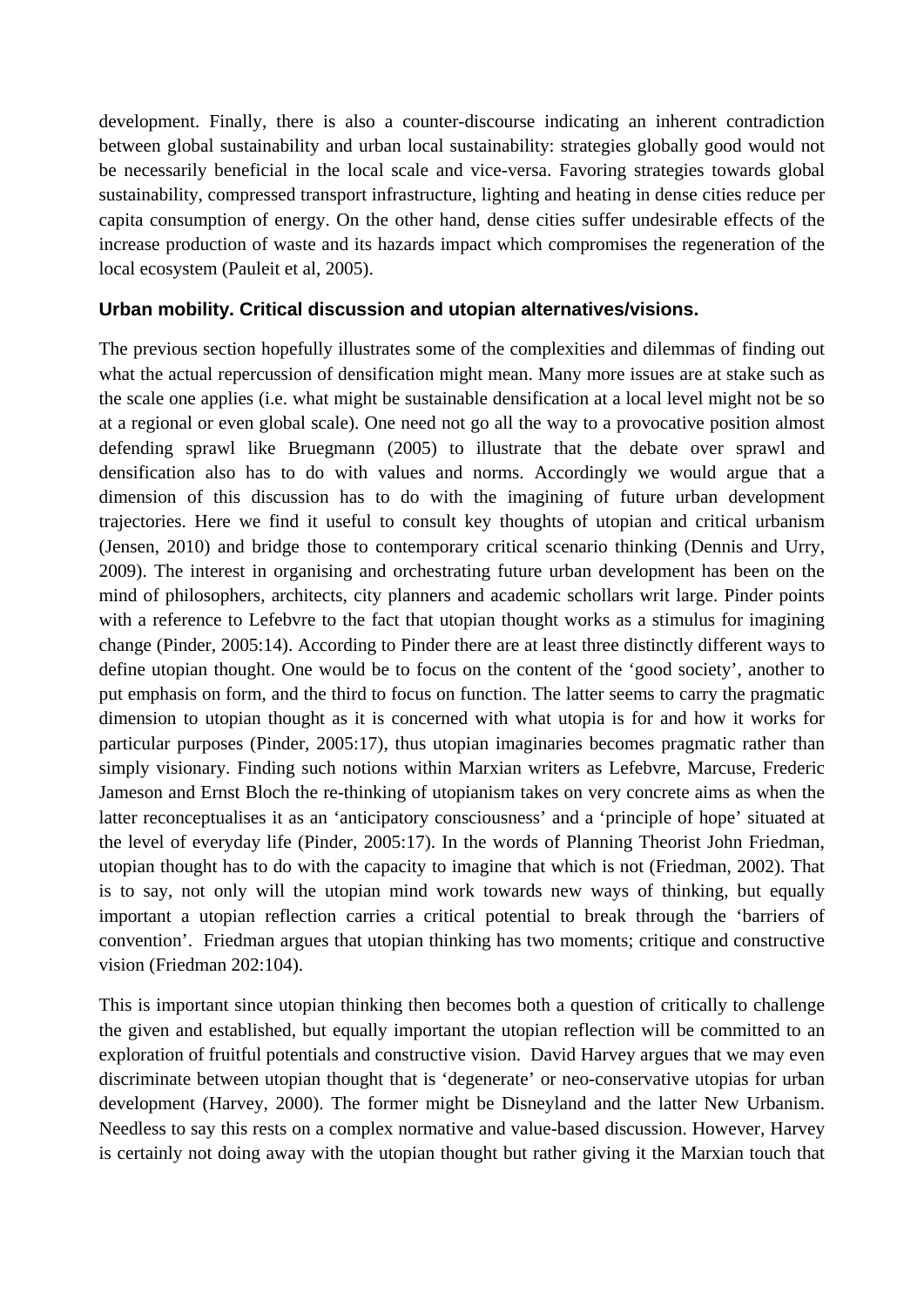has become the hallmark of his decades of critical urban studies. More interestingly though, Harvey insists that to embark upon utopian thinking is to be explicitly spatiotemporal (Harvey, 2000:182). That is to say, there is no utopian imagination without a 'where' and 'when' that immediately will have repercussions to the geographical imagination as one effect, but also as a window into discussions about the mundane, ordinary and concrete. The capacity to imagine material interventions before embarking on these is exactly one of the defining features of humans (Marx, 1887/1972:233). So the imaginary capacities are an important and (potentially) creative feature that we may engage with in order to push the limits of the future systems and design catering for mobility. The importance of a 'critical scenario thinking' cannot be underestimated if we are facing mobility challenges that in the current situation looks like they are 'locked in' to certain ways of designing, organising and practicing (Dennis and Urry, 2009).

Much literature confirms that the private car is a major challenge to the environment and health in the contemporary city (see e.g.<http://www.nutramed.com/environment/cars.htm> and Rogers (1997)) and thus represents a major mobility challenge. Many studies substantiate that the way we live separating housing from work as well as an increased amount of leisure travel by car all add up to a serious mobility challenge (Næss and Jensen, 2005). On such a background imagining a new 'post-car system' is as Dennis and Urry engages with is a demanding task (see Mitchell (2010) for an attempt to re-invent the Automobile). But the discussion of such alternative scenarios may be immanently linked to visions of compact development and dense settlements. One such imaginary vision is the one articulated by Rogers & Gumuchdian (1997). Accordingly, the 'dense city' model was rejected due to the nightmarish conditions of the early industrial cities, which were dense indeed but not livable places. What Rogers & Gumuchdjian therefore proposes is a re-interpretation of the dense city as a 'compact city' which is defined as: 'a dense and socially diverse city where economic and social activities overlap and where communities are focused around neighborhoods' Rogers & Gumuchdjian (1997:33). Here the before mentioned risk of romanticizing the 'old, dense, historic European city' seems very close.

The program for compact cites are accordingly cities that are just, beautiful, creative, organic, enhancing social interaction, compact and polycentric and culturally diverse.

#### **URBAN GREENERY**

Urban greenery acts as a crucial part of urban identity, quality and attraction be it Central Park, London squares or Berlin alleys. In a sustainable perspective urban greenery may be one of the main factors in order to make people accept denser ways of settlement than detached house suburbia. In a strict physical perspective urban greenery influences the circulation of water and the climate of cities.

#### **Urbanity and water. State of the art.**

Access to drinking water is a basic determinant for human settlement and historically seen presence of drinking water has had far greater importance for choice of site for settlement than for instance the presence of fuel or building materials (Hansen, 1971). Today the ways of supply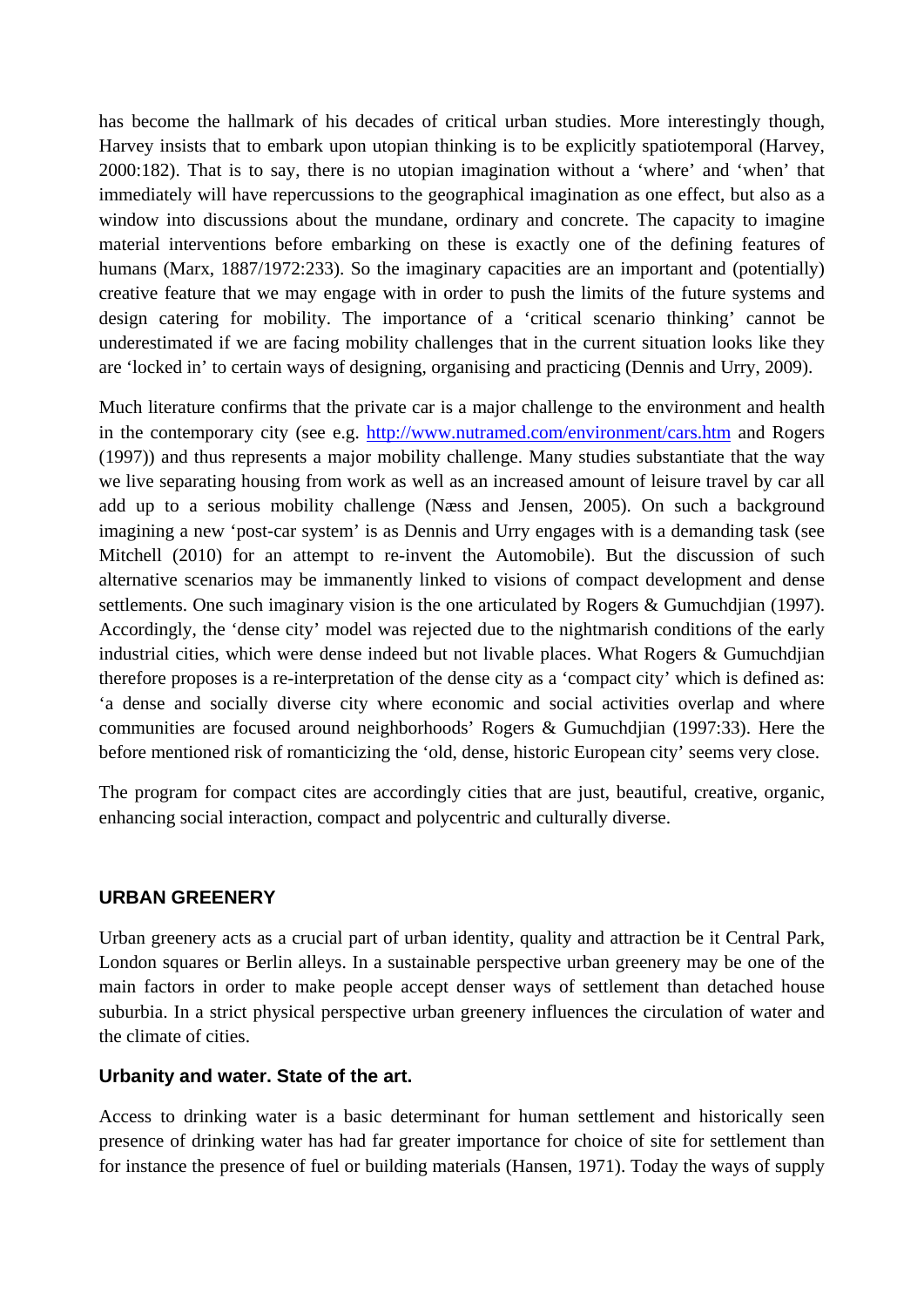and consumption varies a lot comparing different countries and regions. In Denmark the household water consumption rose up till 1985 (Danmarks Statistik, 2002) due to general increased standards of living (Marsh and Lauring, 2005). By 2000 it had declined 30% to 138 liter per capita per day, primarily due to more effective water installations and increased awareness of saving water. But even with this reduced consumption there is shortage of useable drinking water especially around Copenhagen. The ground water resources are overexploited in big parts of Zealand and Funen where the accessible resources are now halved (Henriksen and Sonnenborg, 2003).

The Danish supply of drinking water comes mainly from high quality ground water which apart from overexploitation is threatened by agricultural use of pesticides. Ground water may be replaced by other types of water, but these will have poorer quality: Either surface water for instance from lakes that have to go through cleaning processes including the use of chlorine, which influences the taste of the water. Or in last instance sea water, the use of which implies a very energy demanding process to take away the salt. Obviously there are many good reasons to protect existing ground water reserves and to secure that they are renewed by letting rainwater filtrate back into the ground for instance in green areas. There are also – with big regional differences – good reasons to reduce cities need for supply of water, for instance by substituting part of the drinking water supply with rain water. This can be done relatively simple in relation to outdoor functions such as the watering of parks and gardens. If rainwater is to be used indoor an extra water tube system is required along with initiatives to control growth of bacteria (Marsh and Lauring, 2005).

Water ways in the form of rivers, fiords and sea have had crucial influence on which settlements could grow to become cities and metropolises. Originally the water ways also served to lead away garbage and spill water as is still the condition in many third world cities. All ready in 1850 the river Thames were so polluted that only bacteria could live down stream (Store Danske Encyclopædi, 2001). This also influenced the whole pattern of settlement. Before the river reached central London the water was fresh, causing the higher classes to buy attractive sites along the Thames upstream west of the city, while working people had to settle for East End (Allinson, 2006).

Establishing a reliable drinking water supply system and an effective sewer system – and not mixing the two! – may be characterized as the most important health initiative of the modern city. In Denmark and most Northern European cities tap water can normally be drunk without any health risk, while the sewer systems still present problems. Partly because some systems are worn and leaky giving access to rats, partly because spill water and rain water are led into the same sewer/drainage-system. This means flooding during those extreme rain storms appearing far more often now due to climate changes. The problem increases as a growing part of the city ground is covered by hard, non permeable materials, from where rain water is led directly to the sewer/drainage system. This phenomenon includes suburbia where green garden area is replaced by hard driveways, hard front areas and terraces.

Approximately 1.5 % of the global GHG is related to spill water. The Danish water sector represents app. 2.4% of the national electricity consumption (Andersen, 2008) - marginal figures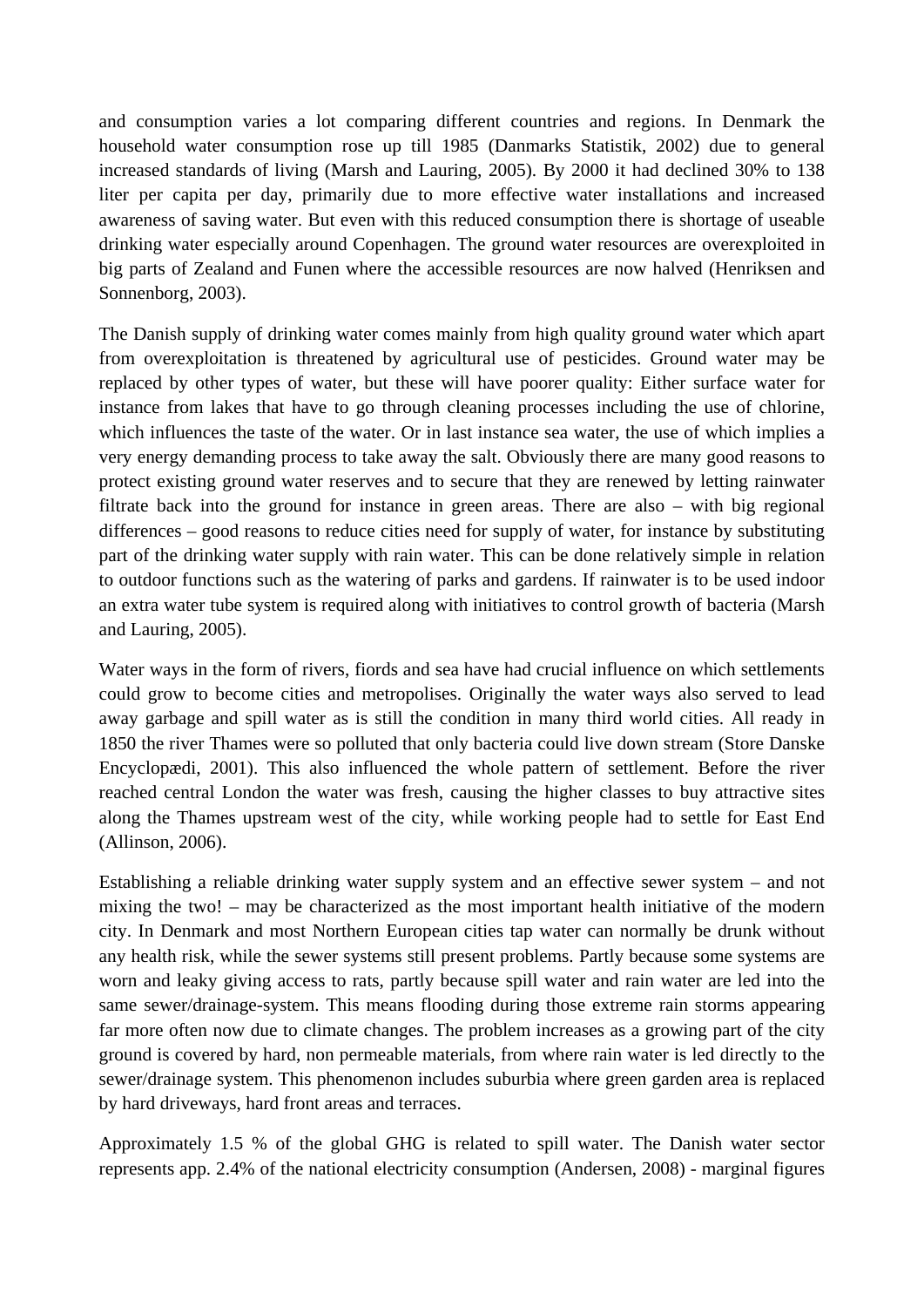in the big perspective. But the increasing flooding of cities and regions is not a marginal problem nor represent sustainable urban conditions. Flooding may be avoided if rain water is held back by or infiltrated through green urban elements.

# **Urban greenery and urban ecology. State of the art.**

Cities normally represent a massive reduction in vegetated area thus altering the ecology of cities compared to 'natural' ecosystems or agricultural land. Four major ecological effects have been identified (Whitford et al, 2001): First, urbanization affects climate; cities tend to be hotter than the surrounding countryside and create what is known as an urban heat island. Second, urbanization affects hydrology; cities shed more water as run-off into their streams, rivers and sewer systems. Third, cities are net producers of carbon dioxide and have lower amounts of stored carbon. Forth, cities are widely regarded as having lower biodiversity.

In order to supply simple, operational tools for urban planners Whitford et al have derived performance indicators to quantify the four major ecological effects of urbanization. Secondly they have tested the indicators on four UK Merseyside sites which demonstrate different degrees of urbanization:

One effect of urbanization on climate is that heat produced by buildings and cars warms up the environment. Energy uptake is promoted during summer days by buildings and roads having a high thermal storage and low albedo (the fraction of solar energy reflected back into space). More heat is therefore stored through the day and reradiated during the night. Also, energy loss due to evaporation is lowered because of the reduced vegetation. The result is a 'summer heat island', which makes life uncomfortable and increases the need for air conditioning. The final input parameters in the calculation of these effects are the relative areas of three surface cover types: Built environment, bare soil and green space.

The major effects of urbanization on hydrology are caused by the replacement of vegetation by more impermeable structure like buildings and roads. Interception of rain before it reaches the soil is reduced because there is less vegetation to be wetted. Also, evaporation of water from vegetation is reduced. Third, infiltration of rain into the soil is reduced due to less permeable area. Consequently, more of the rain is diverted into sewers and streams. Rain water run-off into catchments depends on soil type, catchment wetness and the percentage of impervious surface. This last variable has been shown to be crucial in determining the run-off coefficients of urban catchments.

A third major effect of urbanization is raised carbon emissions, from the use of energy for household and transport. Trees can shelter buildings in the winter and cool them in the summer by shading and evaporation, an effect which is though very difficult to calculate. The storage and sequestration rate of carbon in urban trees is much more amenable to study and the Chigacostudies of Rowntree and Nowak (1991) including considerations on the mixture of young and old, broadleved and conifer trees have identified the percentage of tree covered urban areas as the key parameter: The carbon sequestration  $= (8275 \times %$  tree covered area) kilo per ha per year. Considering the fourth effect, biodiversity, according to Forman (1995) the area, density and boundary length of and connections between green areas have been proved important.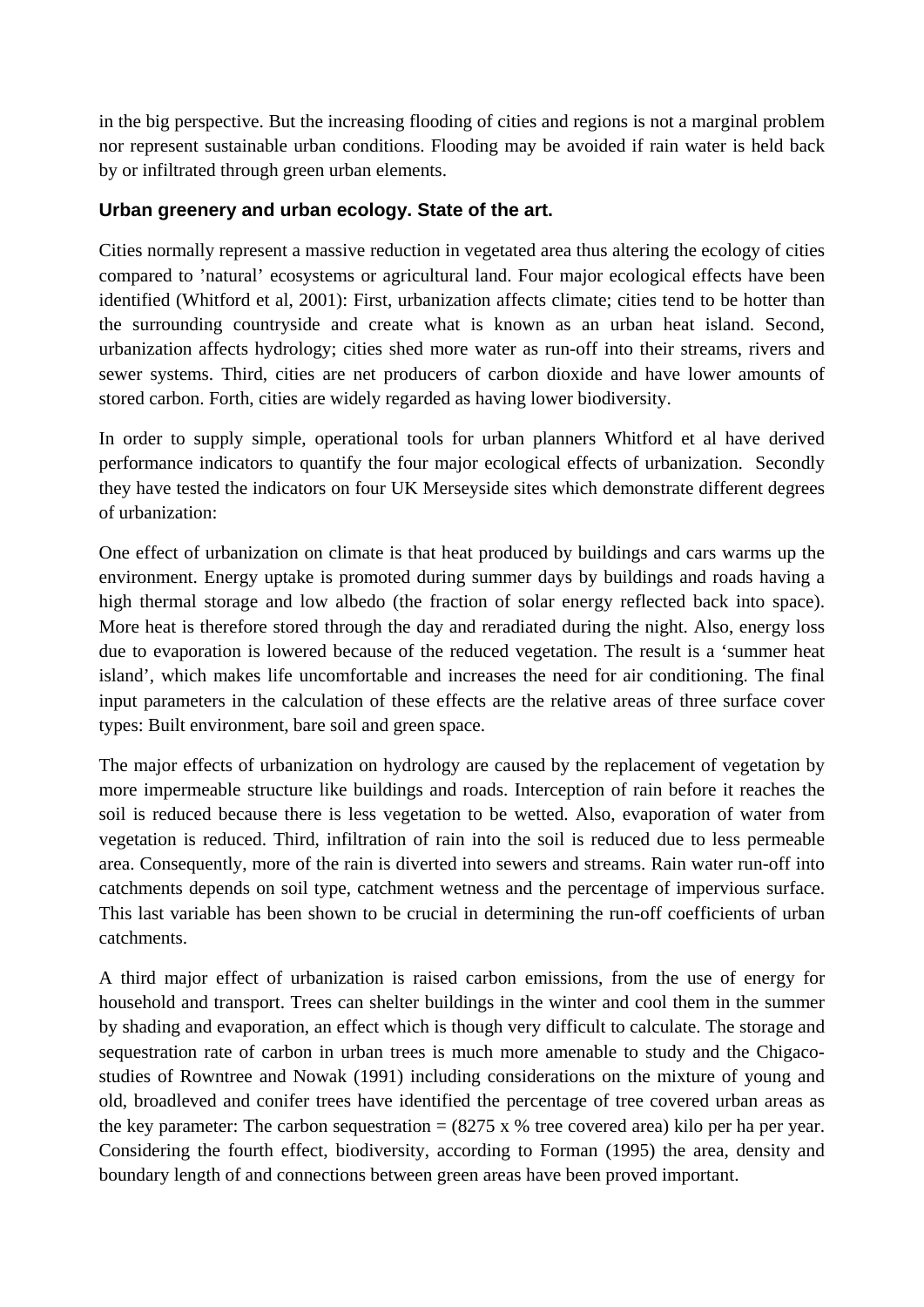The four calculation tools (Whitfort et al, 2001) then tested on four residential areas of Merseyside: The greenest settlements, Sherdley Park and Claughton, showed better results in all four categories. The maximum surface temperatures of Sherdley Park were 7°C lower than in Wavertree (respectively 52 and 12% green space). These calculations are very similar to actual measurements made by Pauleit and Duhme (2000) showing differences of 6°C between areas with respectively 50 and 15% green space. Sherdley Park had a water run-off coefficient of 51% while Wavertree had 86%. Claughton stored 17 tonnes carbon per ha per year, while Scotland Road stored O.2 tonnes. Also the biodiversity of Sherdley Park and Claughton were better.

## **Urban greenery. Discussion.**

Maximum temperature differences of 6-7°C between green and less green cities indicates that there are very huge potential energy savings related to cooling cities and buildings in the summer by implementing greenery and trees as part of the city. This will also cause better treatment and conduction of rainwater. It is discussable whether absorption of carbon dioxide should necessarily take place in the city and not outside, and from a strict anthropocentric angle we may discuss whether animals and plants should necessarily live in the city. But still, from a purely physical/sustainable point of view there seems to be strong arguments for implementing greenery in the city. In this perspective a city should not be denser than it allows green elements to be marked parts of the townscape and its architectural appearance.

## **BUILDING ENERGY USE**

The concentration of activities and people in cities can have an environmental advantage through the sharing of resources. Most obviously sharing of infrastructure – energy and water supply, drainage, roads, buildings and public transport – which reduces the energy per capita associated with its construction (and possibly maintenance) and also allows for the use of combined heat and power production through a district heating distribution network.

However, when one considers the implications of high density on the demand side of building energy use and on building integrated renewable energy production (such as PV), does the balance begin to tip in favor of lower densities?

The building energy use will be influenced by different factors arising from increased urban density:

More compact construction will lead to a smaller envelope to volume ratio, which will decrease the need for heating and cooling, but might increase the need for artificial lightning and mechanical ventilation.

Solar availability especially during the winter period will decrease due to shadowing from neighboring buildings. This will increase the need for heating and artificial lighting. It will also have an impact on the potential for exploitation of renewable energy (PV, solar thermal, earth coupling).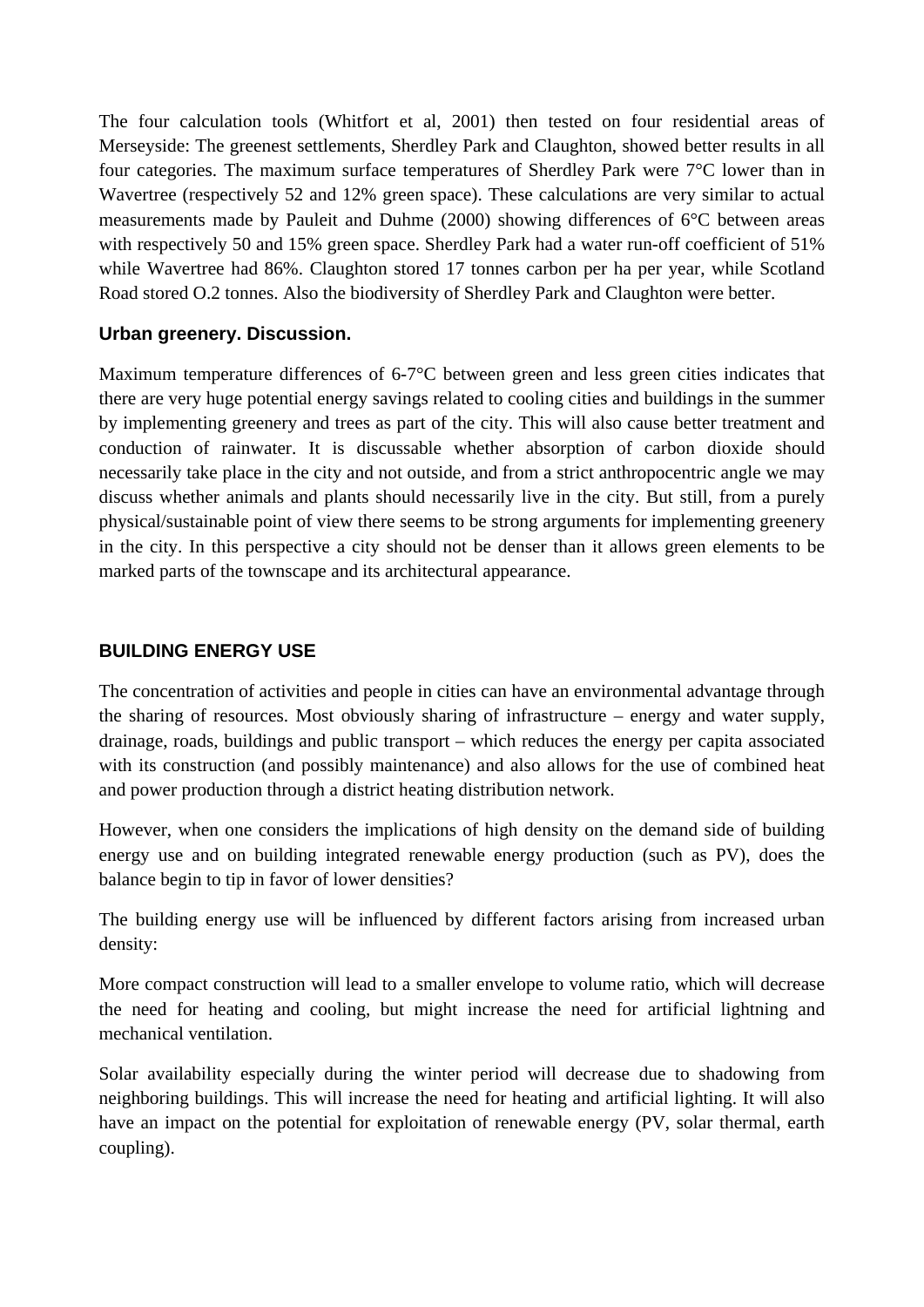A higher urban density will change the microclimate around the building and lead to increasing temperature levels (the heat island effect) due to higher solar absorption and lower water evaporation rates in dense urban areas than in rural settings as well as heat supply from buildings. This will decrease the need for heating and increase the need for cooling of buildings.

In a dense city environment air pollution and noise levels are increased, which might prevent the use of passive technologies like natural ventilation and passive cooling and require mechanical solutions, which often have a much higher energy use.

The impact of the above mentioned factors is likely to depend on the building type. Domestic buildings are dominated by energy use for space heating and both the more compact construction and the possibility of greater solar access and passive solar designs will have a large potential to reduce space heating demand and thus the overall energy use in housing. In office buildings the energy need for heating, cooling, ventilation and lighting are approximately of the same size and access to day lighting, natural ventilation and passive cooling will be important as well.

# **Building energy use. State-of-the-art.**

The impact of urban density on availability of passive solar radiation and its impact on heating energy in domestic buildings have been investigated theoretically by the LT-method for UK (London) climatic conditions and building construction (Steemers, 2003). For domestic buildings the heat saving comparing detached housing with apartments (increased compactness) is reduced as the solar obstruction angle is increased and for an obstruction angle above about  $30^{\circ}$  the balance will begin to swing against densification (Steemers, 2003), corresponding to a plot ratio of up to 250%. For non domestic buildings it is shown that the total energy use actually increases (about  $20\%/m^2$  for air-conditioned and  $100\%/m^2$  for naturally ventilated) with increased building depth from 12m to 24m due to increased energy use for lighting and ventilation and that the energy use also increases with increasing solar obstruction angle  $(20-45\%$  going from a  $0^\circ$ obstruction angle to a 30°) due to less daylight availability (Steemers and Ratti, 1999). The LTmethod has also been used to analyze the energy demand in relation to urban form for larger urban areas, typically 400m x 400m (Ratti and Richens, 1999). The results showed for a density range of plot ratios from 125% to 500% that for a doubling of the density the energy use increases in the order of 25%.

A study on the relation between urban density and solar availability has been conducted by using the computer model 'SustArc' (Capeluto and Shaviv, 2001). Here a 'Solar Volume' is defined as a volume containing all the building heights that allow solar access to each surrounding building, and at the same time are not shaded by the neighboring buildings, during a given period of the year. They show for the location of Israel  $(32^{\circ}$  north latitude) and a street width of 12 m that a requirement of solar access on a south facing facade between hours  $10 - 14$  will result in a maximum urban density is about 160% with a maximum building height of about 6 stories.

Several authors have investigated the heat island effect of high urban densities and the impact on building energy use. Measured temperatures in the London area was used as inputs to a building simulation program to assess the heating and cooling loads of a typical air conditioned office building positioned in 24 different locations (Koloktroni et al, 2007). It was found that the urban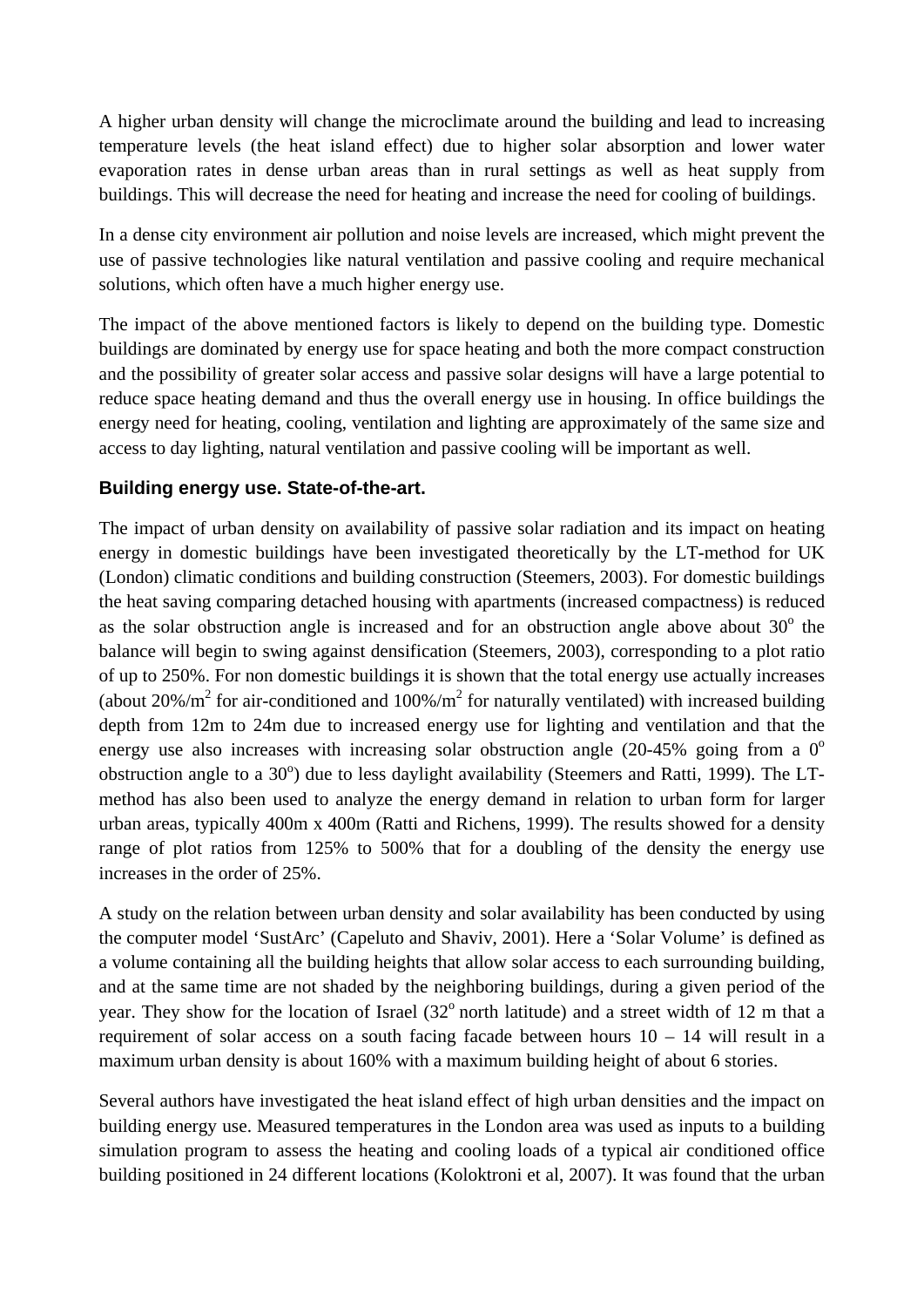cooling load was up to 25% higher that the rural load over a year, while the annual heating load was reduced up to 22%. Similar results have been found for the city of Athens (Santamouris et al, 2001).

#### **Building energy use. Discussion.**

It is evident from the previous studies that urban density has a considerable impact on the building energy use and that a balance exist where energy saving advantages of increased building compactness is outweighed by less availability to passive solar heating and daylight, smaller suitable surface areas for renewable energy integration and increased use of mechanical solutions due to increased noise and air pollution.

Although investigations does not exist for Scandinavian conditions and the exact results cannot be transferred directly the general conclusions are valid. For residential buildings it is beneficial to move from detached houses to more compact building types in a dense urban context. For office buildings a higher building depth than 12 m will lead to increased energy use and compared to a rural setting an urban location will always increase the energy use. Heat island effects in very dense urban development decrease heating energy use and increases cooling energy use but do not change the overall energy use very much. Anyway it still might have a considerable impact as primary energy factors for heating often are much smaller than for cooling.

# **CONCLUSION**

How dense must a sustainable settlement be? Concerning urban mobility the Newman and Kennworthy-survey showed that with only 20-30 dwellers per hectare car use increases exponentially. Taking 40 dwellers as a minimum each occupying 60 m2 will result in a plot ratio of 48% if dwellings cover half of the urban area. 48% resembles dense row house building or open three storey apartment buildings. Concerning building energy use different investigations speak of tipping points (where energy use starts to increase) at plot ratios of 250%, 125% and 160%. The 160% concerning solar access is for Israeli locations - in Northern Europe this figure will of course be smaller. Reduced building depths allowing natural ventilation and daylight also point towards plot ratios in the lower end of the scale. The same goes for the inclusion of urban greenery. A very rough estimate of the density of sustainable settlements points to plot ratios between 50 and 150%. Not Hong Kong nor widespread Houston but plot ratios in the European urban tradition.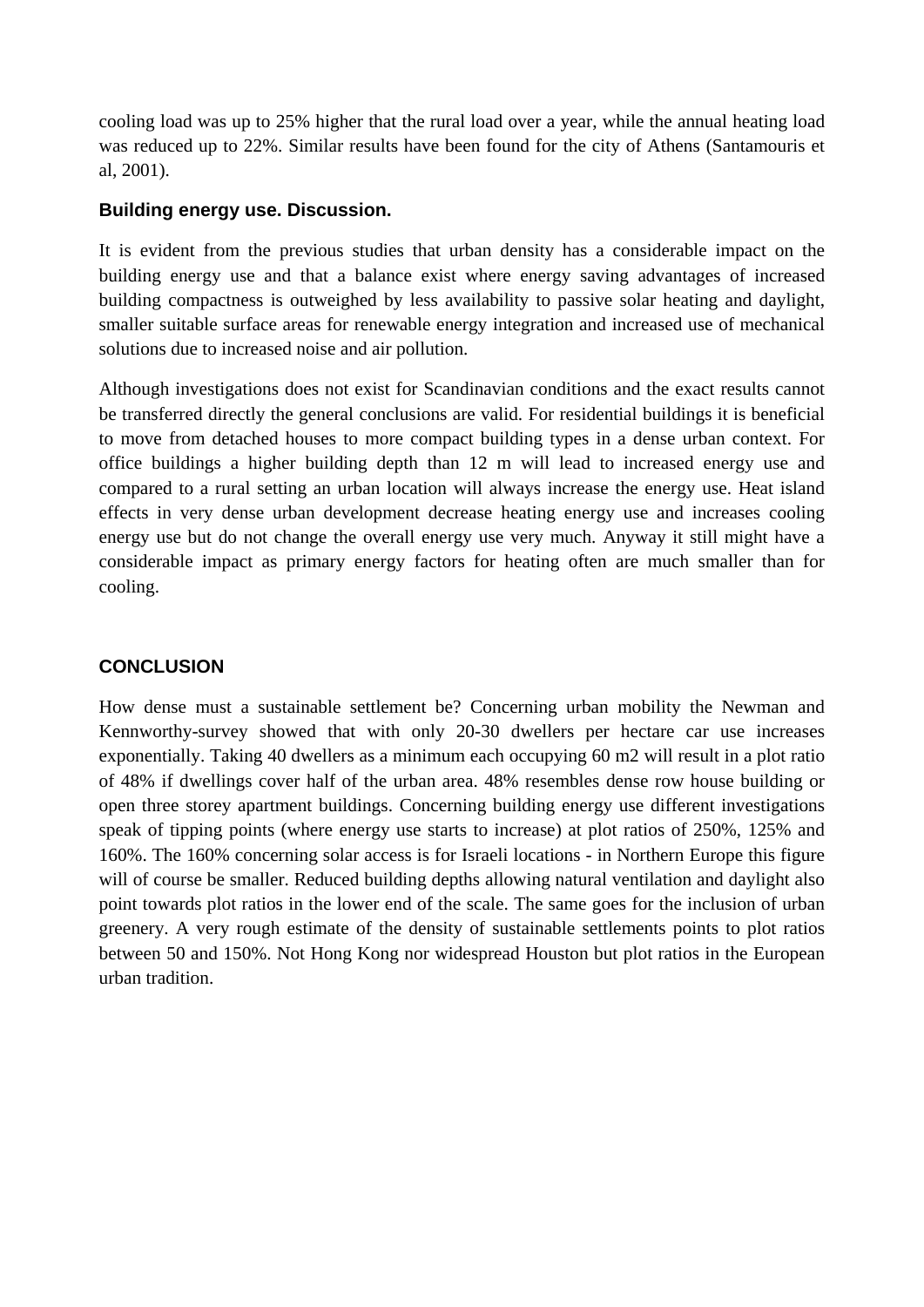#### **SOURCES**

- Allinson, K (2006): London's contemporary Architecture + an explorer's guide. Elsevier Ltd.
- al-Asad, M. (2009): *Good and Bad Urban Density,* Centre for the Study of the Built Environment, [http://www.csbe.org](http://www.csbe.org/) (accessed March 30 2010).
- Andersen, K.K: Drivhusgasser skal reduceres med en faktor 10. I DanskVand nr 5, august 2008, s. 45.
- Andrade, V. (2010): Integrating Urban Design, Land Use and Transport Policies to Contribute Towards Sustainable Development. The Bus Rapid Transit System (BRT) in Three Developing-Country Metropolises. In: Nordic Journal of Architectural Research. Volume 22.
- Bae, C. (1993): Air quality and travel behaviour: untying the knot, Journal of the American Planning Association, 59, pp. 65–74.
- Breheny, M. (1995): The compact city and transport energy consumption. In: Transactions of the Institute of British Geographers N. S., 20, pp. 81–101.
- Bruegmann, R. (2005): Sprawl. A compact history, Chicago: University of Chicago Press.
- Capeluto, I.G. & Shaviv, E (2001): On the use of "solar volume" for determining the urban fabric. Solar Energy, Vol. 70, No. 3, pp275-280.
- Cox, W. (2000): *How Urban Density Intensifies Traffic Congestion and Air Pollution*, Arizona: Goldwater Institute, Arizona Issue Analysis 162, October 2000
- Dennis, K. & J. Urry (2009): After the Car, Cambridge: Politiy No 1, 2010.
- Danmarks Statistik (1954-2002): Statistisk Årbog 1954-2002. København.
- European Environmental Agency (2006): Urban Sprawl in Europe: The Ignored Challenge. EEA Report. No. 10/2006.
- Forman, R.T (1995): Land Mosaics. The Ecology of Landscapes and Regions. Cambridge University Press, Cambridge.
- Friedman, J. (2002): *The Prospects of Cities*, Minneapolis: University of Minnesota Press.
- Fusco, G. (2003): Looking for Sustainable Urban Mobility through Bayesian Networks. In: Cybergeo, 13th European Colloquium on Quantitative and Theoretical Geography. Lucca, Italy, September 8-11.
- Gilbert, R. & A. Perl (2010): Transport Revolutions. Moving People and Freight without Oil, Gabriola Island: New Societies Publishers.
- Gordon, P. and Richardson, A. (1989): Gasoline consumption and cities: a reply, Journal of the American Planning Association, 55, pp. 342–346.
- Handy, S. (1992): Regional versus local accessibility, Built Environment, 18, pp. 253– 267.
- Hansen, Viggo (1971): Danmarks bebyggelsesgeografi. Københavns Universitets Geografisk Institut.
- Harvey, D. (2000): *Spaces of Hope*, Edinburgh: Edinburgh University Press.
- Henriksen, H.J. & Sonnenborg, A. (red) (2003): Ferskvandets kredsløb (NOVA 2003 Temarapport). København: Danmarks og Grønlands Geologiske Undersøgelse, GEUS.
- Hester, R. (2006): Designing for Ecological Design. Cambridge: The MIT Press. 509p.
- Jensen, O. B. (2010): In search of the 'Wild Contemporary' Exploring the potential of the techno utopian urban imaginary to contemporary mobility challenges, Paper for the track *'Sustainable Mobility and Mobility Justice: Geographies of Transition'*, The American Association of Geographers (AAG) Conference, April 2010, Washington DC.
- Kolb, D. (2008): *Sprawling places*, Athens: The university of Georgia Press.

Kolokotroni, M., Zhang, Y., Watkins, R. (2007): The London heat island and building cooling design. Solar Energy, Vol. 81, pp102-110

- Lauring M and Marsh R (2008): Architectural Quality of Low Energy Houses. I: Passivhus Norden 2008 Conference Proceedings : Den første nordiske passivhuskonferanse. SINTEF, 2008. s. 126-133.
- Lauring M and Marsh R (2009): Architecture and Energy. Towards a broader Focus. 8 s. Konferencen: Passivhus Norden 2009, nr. 2, Gøteborg, Sverige, 27. april 2009 - 29. oktober 2009.
- Levinson, D. and Kumar, A. (1994): The rational locator: why travel times have remained stable, Journal of the American Planning Association, 70, pp. 319–332.
- Marsh, R. & Lauring, M. (2005): Bolig Miljø Kvalitet. Statens Byggeforskningsinstitut, Hørsholm.
- Marx, K. (1887/1972): *Capital*, in R. C. Tucker (ed.) (1972) The Marx-Engels Reader, New York: W. W. Norton & Company.